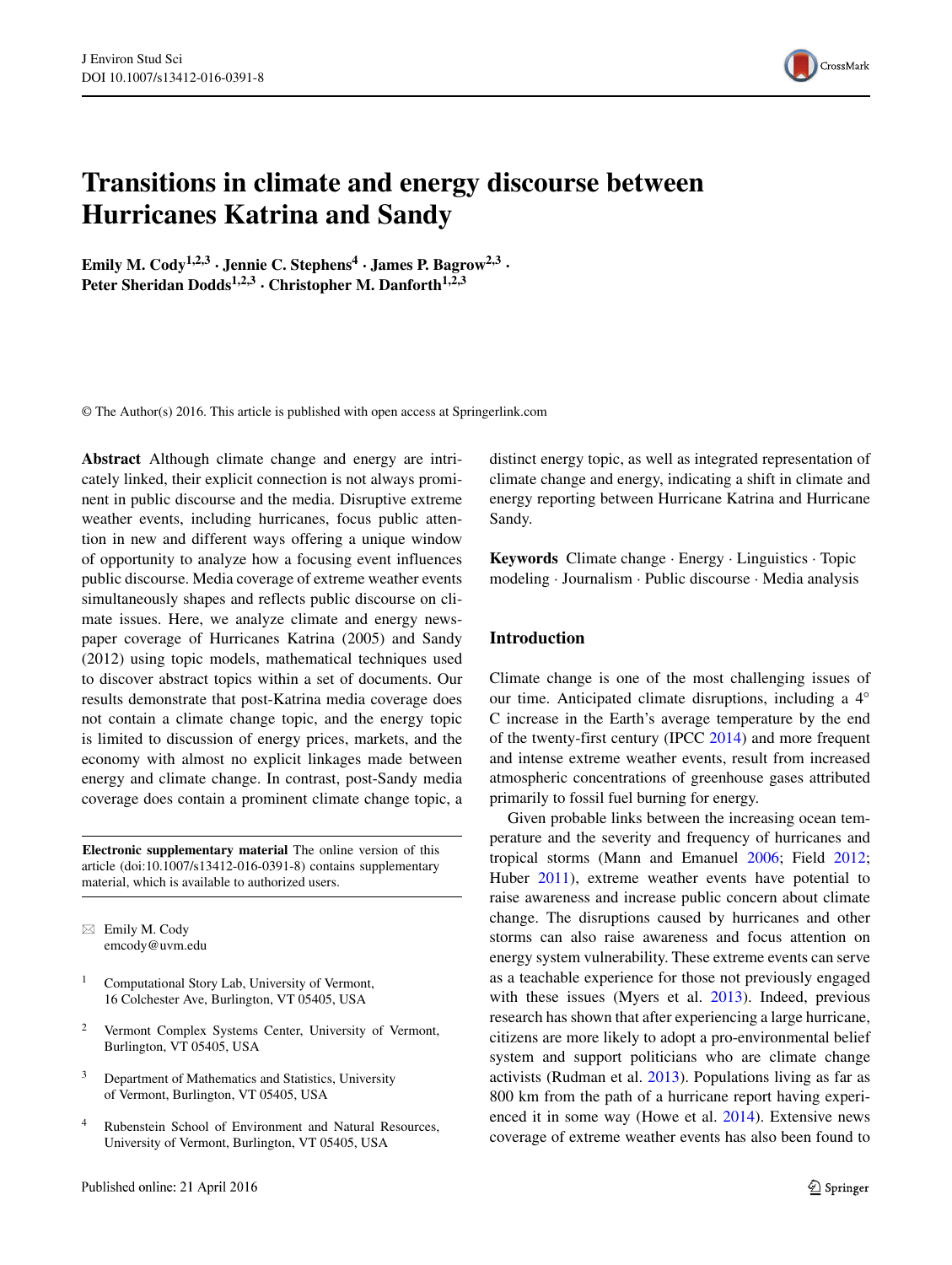increase public awareness of climate change by highlighting tangible and specific risks (Bell [1994;](#page-13-4) Wilson [2000\)](#page-14-3). It has also been shown that individuals affected by a natural disaster are more likely to strengthen interactions on social media (Phan and Airoldi [2015\)](#page-14-4). As climate change news are prominent on social media (Cody et al. [2015\)](#page-13-5), these interactions provide another mechanism for raising climate change awareness following a natural disaster.

This research recognizes the complex relationship between the news media and public discourse on science and policy. The news media both shapes public perceptions and public discourse and reflects and represents public perceptions and public discourse (Graber [2009;](#page-13-6) Gamson and Modigliani [1989\)](#page-13-7). The media shapes public opinion of science by avoiding complex scientific language and displaying information for the layperson (Murray et al. [2001;](#page-14-5) Peterson and Thompson [2009;](#page-14-6) Priest [2009\)](#page-14-7). People are more likely to learn about environmental and other sciencerelated risks through the media than through any other source (Corbett and Durfee [2004;](#page-13-8) Peterson and Thompson [2009\)](#page-14-6). Research indicates that news media establish the context within which future information will be interpreted (Peterson and Thompson [2009\)](#page-14-6). In this research, we analyze media coverage to characterize differences in the public discourse about climate change and energy after Hurricane Katrina and Hurricane Sandy.

Links between climate change and energy are often focused on climate mitigation, e.g., reducing greenhouse gas emissions from energy systems by shifting low-carbon energy systems. However, climate change and energy are also linked in terms of increased energy system vulnerability in a changing climate (Stephens et al. [2013\)](#page-14-8). Hurricanes and other extreme weather events often cause disruptions to energy systems including infrastructure damage, fuel supply shortages, and increases in energy prices. Flooding and high wind speeds reveal multiple energy system vulnerabilities including evacuations of oil rigs and power outages at refineries, which can contribute to energy supply shortages and price increases.

Despite the multiple linkages between climate change and energy systems, the issues of climate and energy are still often discussed in the media separately (Stephens et al. [2009;](#page-14-9) Wilson et al. [2009\)](#page-14-10). Greater integration of the public discourse on climate change and energy could facilitate more sophisticated consideration of the opportunities for changing energy systems to prepare for climate change (IPCC [2014;](#page-13-0) Metz [2009\)](#page-14-11).

A 2005 study on climate change in the media revealed that articles often frame climate change as a debate, controversy, or uncertainty, which is inconsistent with how the phenomenon is framed within the scientific community (Antilla [2005\)](#page-13-9). A recent 2015 linguistic study determined that the IPCC summaries, intended for non-scientific audiences, are becoming increasingly more complex and more difficult for people to understand (Barkemeyer et al. [2015\)](#page-13-10), which highlights the critical interpretive role of the media in public discourse.

Here, we quantitatively compare media coverage of climate change, energy, and the links between climate and energy after Hurricanes Katrina and Sandy, two of the most disruptive and costly hurricanes to ever hit the USA (Knabb et al. [2006;](#page-13-11) Blake et al. [2013\)](#page-13-12). Since energy system disruption represents a tangible consequence of climate change, the linking of these two topics in post-hurricane newspaper coverage provides readers with a portal for climate change education and awareness. Newspaper media were selected for analysis rather than social media because in the rapidly changing media landscape the circulation patterns of these well-established newspapers have been relatively stable during the study period. Also, a 2014 study by the American Press Institute determined that 61 % of Americans follow the news through print newspapers and magazines alone. Sixty-nine percent of Americans use laptops and computers which include online newspapers. Eighty-eight percent of Americans find their news directly from a news organization, as opposed to roughly 45 % from social media and 30 % from electronic news ads (Media Insight Project [2014\)](#page-14-12). With this high percentage of Americans getting news from the media, analysis of climate change reporting provides insights on shifts in public discourse and awareness.

We apply two topic modeling techniques stemming from different areas of mathematics to a corpus (collection of text) of newspaper articles about each hurricane. A topic model uses word frequencies within a corpus to assign one or more topics to each text. For our present analysis, we employ latent semantic analysis (LSA), which uses singular value decomposition to reduce a term-document matrix to latent semantic space, and Latent Dirichlet Allocation (LDA), a probabilistic bayesian modeling technique, which defines each hidden topic as a probability distribution over all of the words in the corpus (we provide more details in the methods section, Section [Methods\)](#page-2-0).

We apply a topic modeling approach as a way to assess the integration of climate change, energy, and the links between climate and energy within post-hurricane media coverage. Topic modeling is a valuable tool for the kind of research we perform as it does not require manual coders to read thousands of articles. Instead, a specified number of topics are determined through analysis of the frequency of each word in each article in the corpus. The resulting model explains the corpus in detail by categorizing the articles and terms into topics.

We focus on the two most disruptive and costly hurricanes in U.S. history. In August 2005, Hurricane Katrina struck Louisiana as a category 3 storm, affecting the Gulf Coast from central Florida to Texas, causing over 100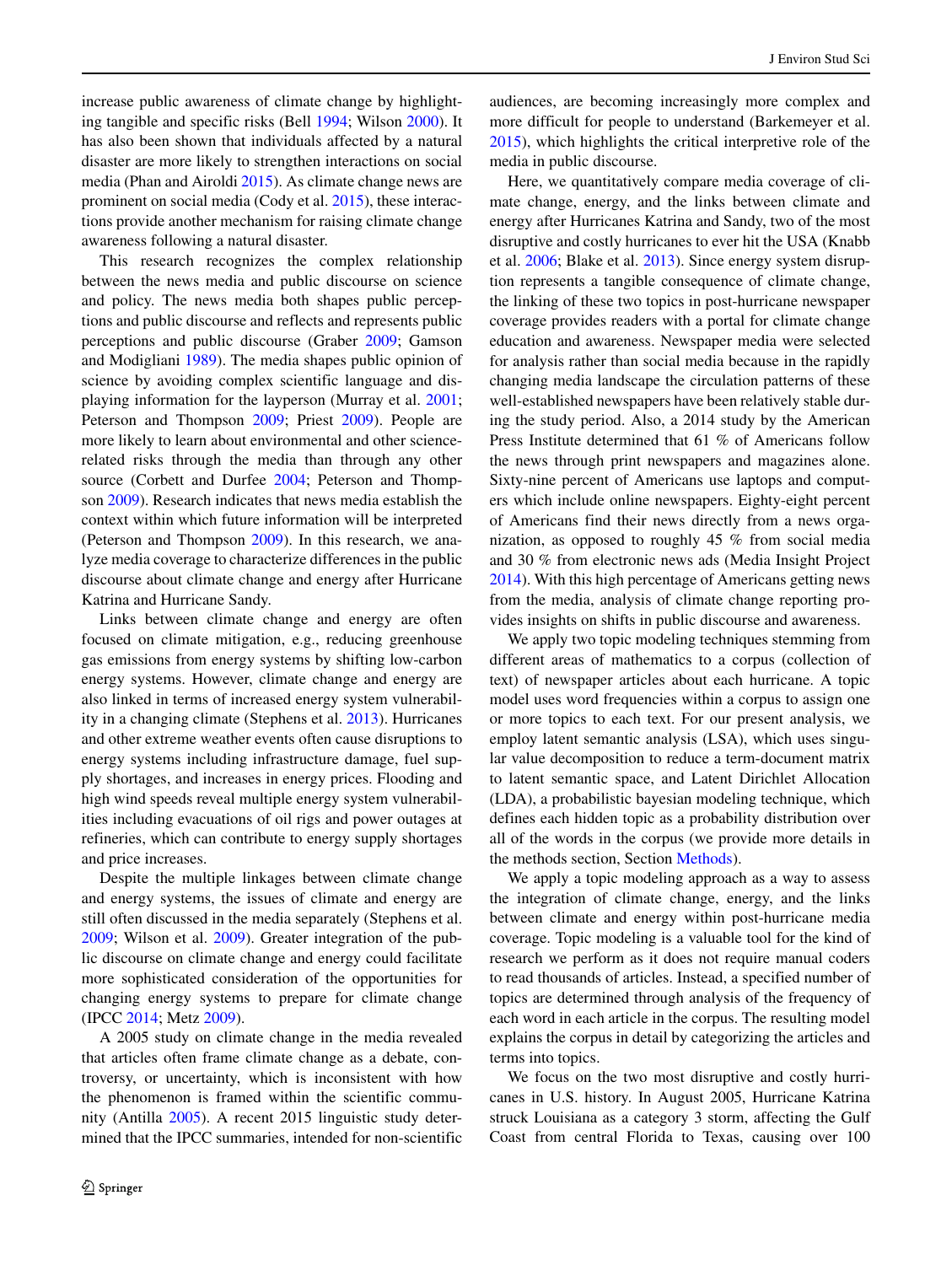billion dollars in damage and roughly 1800 deaths. Katrina destroyed or severely damaged much of New Orleans and other heavily populated areas of the northern Gulf Coast, resulting in catastrophic infrastructure damage and thousands of job losses (Knabb et al. [2006\)](#page-13-11). Hurricane Sandy hit the northeastern USA in October 2012. It was the largest hurricane of the 2012 Atlantic hurricane season, caused 233 reported deaths, and over 68 billion dollars in damage to residential and commercial facilities as well as transportation and other infrastructure (Blake et al. [2013\)](#page-13-12). Many businesses faced short-term economic losses, while the travel and tourism industry experienced long-term economic difficulties. In the time shortly after Sandy hit, repairs and reconstructions were estimated to take 4 years (Henry et al. [2013\)](#page-13-13).

We use this quantitative approach to assess the degree to which climate change or energy-related topics are included in newspaper coverage following Hurricanes Sandy and Katrina. The individual words that define each topic reveal how climate change and energy were represented in postevent reporting, which in turn shapes public discourse.

We first describe the dataset and methods of analysis in Section [Methods.](#page-2-0) We then describe the results of each topic modeling technique for each hurricane and make comparisons between the two corpora in Section [Results.](#page-5-0) We explore the significance of these results in Sections [Discussion](#page-11-0) and [Conclusion.](#page-12-0)

## <span id="page-2-0"></span>**Methods**

## **Data collection**

We collected newspaper articles published in major U.S. newspapers in the year following each of the hurricanes. We chose the timespan of 1 year to capture the duration of media coverage following each hurricane and also to ensure we had enough articles from each hurricane to conduct a proper mathematical analysis. We identified newspaper articles through a search that included the name of the hurricane and either the word "hurricane" or "storm" in either the title or leading paragraphs of the article. To account for regional variation in post-hurricane reporting, we chose four newspapers spanning major regions of the USA: northeast, New England, midwest, and west. We chose the following four newspapers due to their high Sunday circulation, and because they are high-profile, established newspapers with high readership: The New York Times, The Boston Globe, The Los Angeles Times, and The Chicago Tribune are influential and well-respected nationally as well as locally. These four newspapers are consistently in the top 25 U.S. Sunday newspapers and were available for article collection through online databases. We collected articles appearing onwards from the first of the month the hurricane occurred in throughout the subsequent year using the ProQuest, LexisNexis, and Westlaw Campus Research online databases. The total number of articles collected and included in the corpora for analysis are 3100 for Hurricane Katrina and 1039 for Hurricane Sandy. We transform each corpus into a term-document matrix for the analysis.

## **Latent semantic analysis**

LSA is a method of uncovering hidden relationships in document data (Deerwester et al. [1990\)](#page-13-14). LSA uses the matrix factorization technique singular value decomposition (SVD) to reduce the rank of the term-document matrix and merge the dimensions that share similar meanings. SVD creates the following matrices:

$$
M = USV^T,
$$

where the matrix *M* is the original  $t \times d$  matrix (number of terms by number of documents), the columns of the matrix *U* are the eigenvectors of  $MM<sup>T</sup>$ , the entires in the diagonal of the matrix *S* are the square roots of the eigenvalues of  $MM<sup>T</sup>$ , and the rows of the matrix  $V<sup>T</sup>$  are the eigenvectors of  $M<sup>T</sup>M$ . Retaining the *k* largest singular values and setting all others to 0 gives the best rank *k* approximation of *M*. This rank reduction creates a  $t \times k$  term matrix,  $U_k S_k$ , consisting of term vectors in latent semantic space as its columns, and a  $k \times d$  document matrix,  $S_k V_k^T$ , consisting of document vectors as its rows. The documents and terms are then compared in latent semantic space using cosine similarity as the distance metric (Berry and Browne [2005\)](#page-13-15). If two term vectors have cosine distances close to 1, then these terms are interpreted to be related to each other in meaning. We explain this process further in Fig. [1.](#page-3-0)

We load the documents into a term-document matrix and remove common and irrelevant terms. The terms we removed included terms common to the articles like "hurricane", "storm", "sandy", and "katrina", along with names of authors and editors of the articles. We then convert each frequency in the matrix to term frequency-inverse document frequency (tf-idf) via the following transformation (Baeza-Yates et al. [1999\)](#page-13-16):

$$
w_{i,j} = \begin{cases} (1 + \log_2 f_{i,j}) \times \log_2 \frac{N}{n_i} & f_{i,j} > 0\\ 0 & \text{otherwise,} \end{cases}
$$

where the variable  $w_{i,j}$  is the new weight in the matrix at location  $(i, j)$ ,  $f_{i,j}$  is the current frequency in position  $(i, j)$ , *N* is the number of documents in the corpus, and  $n_i$ is the number of documents containing word *i*. This weighting scheme places higher weights on rarer terms because they are more selective and provide more information about the corpus, while placing lower weights on common words such as "the" and "and".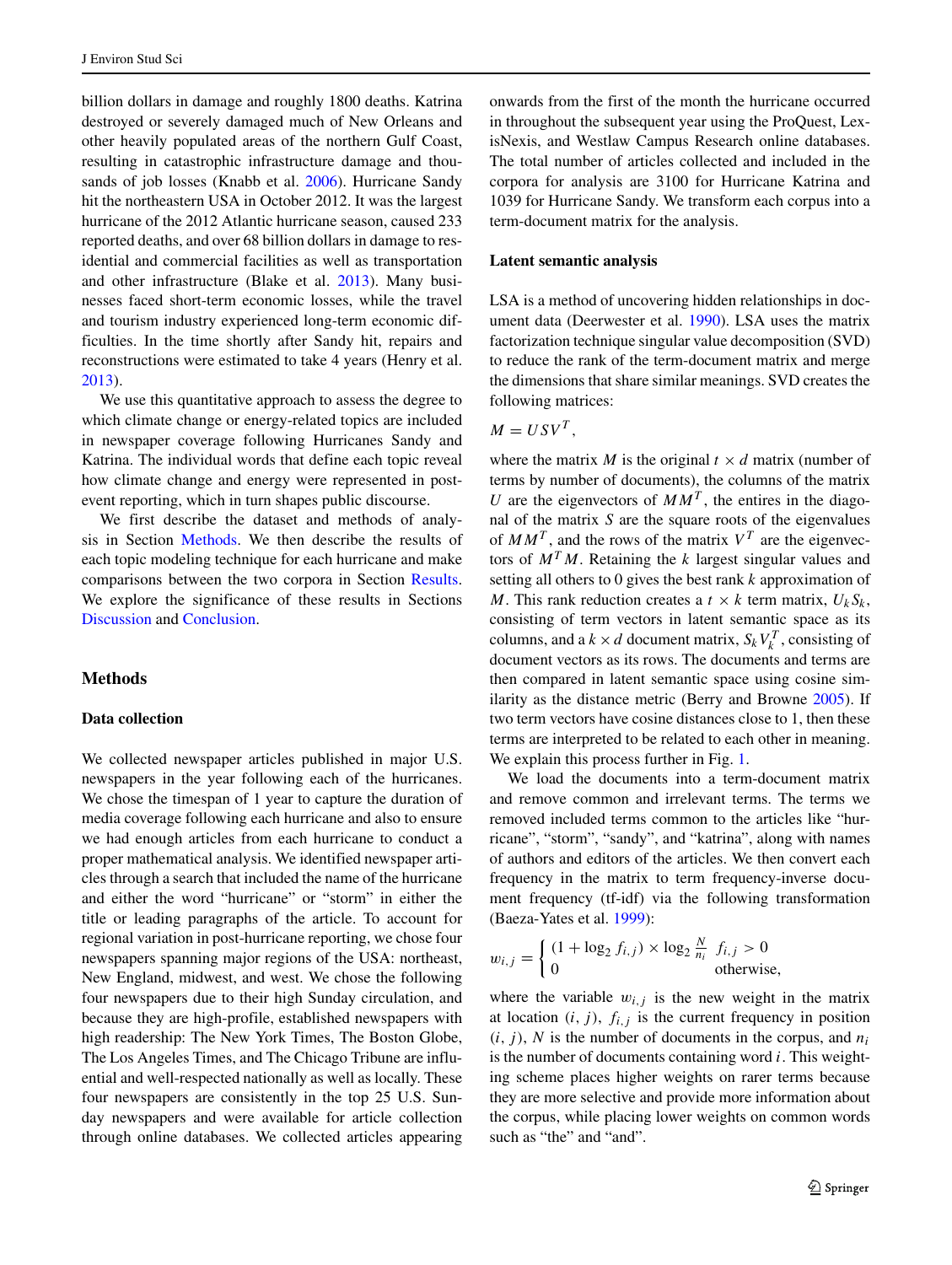<span id="page-3-0"></span>

**Fig. 1** a *M* is a  $t \times d$  matrix where *t* and *d* are the number of terms and documents in the corpus. An entry in this matrix represents the number of times a specific term appears in a specific document. **b** Singular value decomposition factors the matrix *M* into three matrices. The matrix *S* has singular values on its diagonal and zeros everywhere else. **c** The best rank *k* approximation of *M* is calculated by retaining the *k* highest singular values. *k* represents the number of topics in the corpus. **d** Each term and each document is represented as a vector in latent semantic space. These vectors make up the rows of the term matrix and the columns of the document matrix. **e** Terms and documents are compared to each other using cosine similarity, which is determined by calculating the cosine of the angle between two vectors

We run LSA on the tf-idf term-document matrix for each hurricane. We then compare the documents and terms in the corpus to a given query of terms in latent semantic space. We transform the words that the query is composed of into J Environ Stud Sci

term vectors and calculate their centroid to give the vector representation of the query. If the query is only one word in length, then the vector representation of the query equals the vector representation of the word. We analyze three queries using LSA: "climate", "energy", and "climate, energy". LSA gives the terms most related to this query vector, which we then use to determine how climate change and energy are discussed both separately and together in the media after Hurricanes Katrina and Sandy.

## **Latent dirichlet allocation**

LDA, a probabilistic topic model (Blei et al. [2003;](#page-13-17) Blei [2012\)](#page-13-18), defines each hidden topic as a probability distribution over all of the words in the corpus, and each document's content is then represented as a probability distribution over all of the topics. Figure [2](#page-3-1) gives illustrations of distributions for a potential LDA model.

LDA assumes that the documents were created via the following generative process. For each document:

- 1. Randomly choose a distribution of topics from a dirichlet distribution. This distribution of topics contains a nonzero probability of selecting each word in the corpus.
- 2. For each word in the current document:
	- a) Randomly select a topic from the topic distribution in part 1.
	- b) Randomly choose a word from the topic just selected and insert it into the document.
- 3. Repeat until document is complete.

The distinguishing characteristic of LDA is that all of the documents in the corpus share the same set of  $k$  topics,

<span id="page-3-1"></span>**Fig. 2 a** Examples of two topic distributions that may arise from an LDA model. In this example, each topic is made up of 10 words and each word contributes to the meaning of the topic in a different proportion. **b** Examples of two document distributions that may arise from an LDA model. Document 1 is made up of four major topics, while document 2 is made up of three major topics

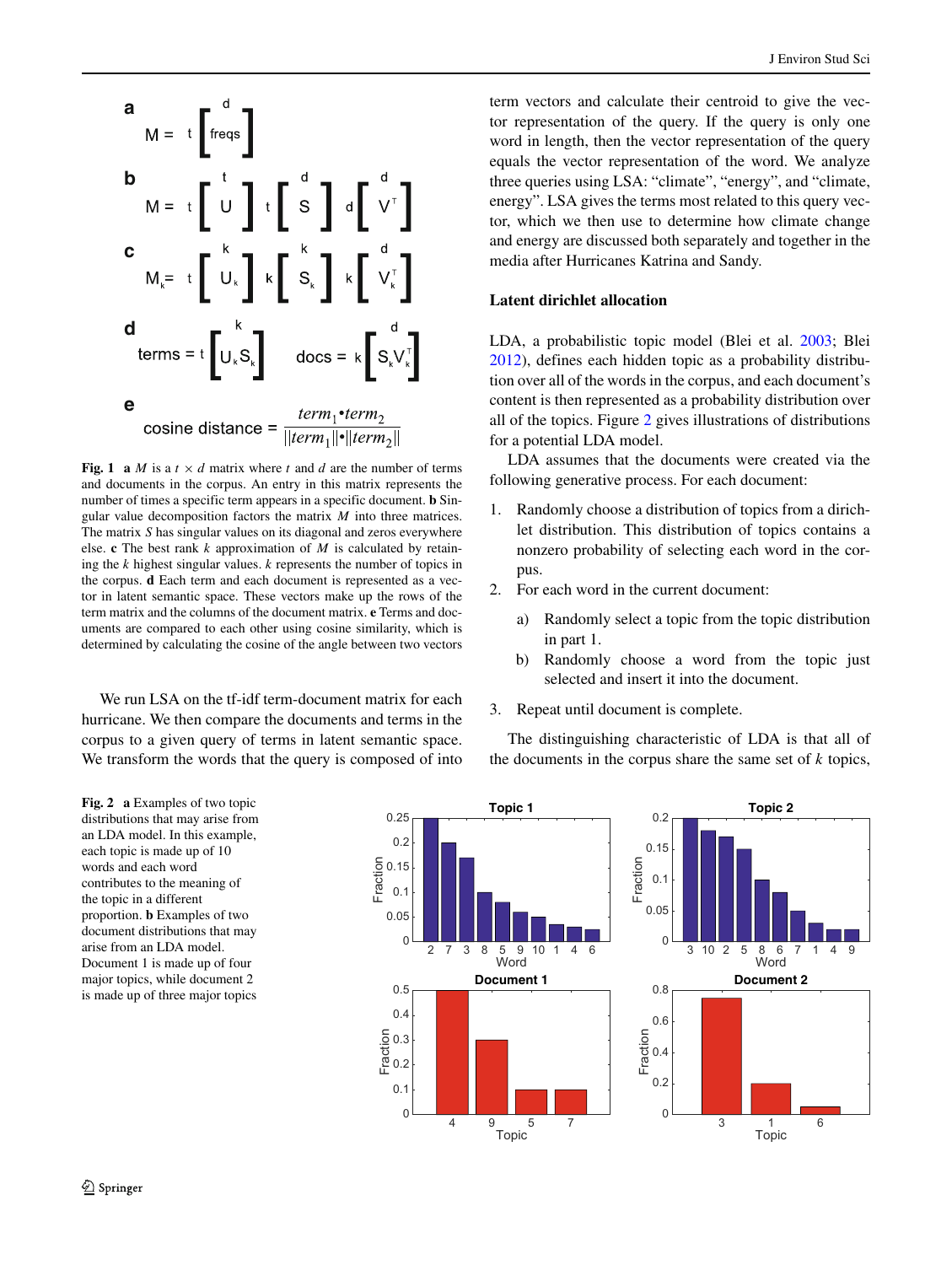however, each document contains each topic in a different proportion. The goal of the model is to learn the topic distributions. The generative process for LDA corresponds to the following joint distribution:

$$
P(\beta_{1:K}, \theta_{1:D}, z_{1:D}, w_{1:D})
$$
  
=  $\prod_{i=1}^{K} P(\beta_i) \prod_{d=1}^{D} P(\theta_d) \left( \prod_{n=1}^{N} P(z_{d,n} | \theta_d) P(w_{d,n} | \beta_{1:K}, z_{d,n}) \right)$ ,

where  $\beta_k$  is the distribution over the words,  $\theta_{d,k}$  is the topic proportion for topic  $k$  in document  $d$ ,  $z_{d,n}$  is the topic assignment for the *n*th word in document *d*, and  $w_{d,n}$  is the *n*th word in document *d*. This joint distribution defines certain dependencies. The topic selection *zd,n* is dependent on the topic proportions each the article,  $\theta_d$ . The current word  $w_{d,n}$  is dependent on both the topic selection, *zd,n* and topic distribution *β*1:*k*. The main computational problem is computing the posterior. The posterior is the conditional distribution of the topic structure given the observed documents

$$
p(\beta_{1:K}, \theta_{1:D}, z_{1:D}|w_{1:D}) = \frac{p(\beta_{1:K}, \theta_{1:D}, z_{1:D}, w_{1:D})}{p(w_{1:D})}.
$$

The denominator of the posterior represents the probability of seeing the observed corpus under any topic model. It is computed using the sampling-based algorithm, Gibbs Sampling.

We generate topic models for the Hurricane Sandy and Katrina articles using LDA-C, developed by Blei in (Blei et al. [2003\)](#page-13-17). We remove a list of common stop words from the corpus, along with common words specific to this corpus such as "Sandy", "Katrina", "hurricane", and "storm". After filtering through the words, we use a Porter word stemmer to stem the remaining words, so each word is represented in one form, while it may appear in the articles in many different tenses (Porter [1980\)](#page-14-13).

<span id="page-4-0"></span>**Fig. 3** The 100 largest singular values in the **a** Hurricane Sandy and **b** Hurricane Katrina tf-idf matrices. The elbow around 20 topics (see *dashed line*) determines the value of *k* for SVD in LSA

#### **Determining the number of topics**

The number of topics within a particular corpus depends on the size and scope of the corpus. In our corpora, the scope is already quite narrow as we only focus on newspaper articles about a particular hurricane. Thus, we do not expect the number of topics to be large and to choose the number of topics for the analysis, we implement several techniques.

First, to determine  $k$ , the rank of the approximated termdocument matrix used in LSA, we look at the singular values determined via SVD. The 100 largest singular values are plotted in Fig. [3](#page-4-0) for Hurricanes Sandy and Katrina. The singular value decay rate slows considerably between singular values 20 and 30 for both matrices. We find that topics become repetitive above  $k = 20$ , and thus we choose  $k = 20$ as the rank of the approximated term-document matrix in LSA.

To determine the number of topics for LDA to learn, we use the perplexity, a measure employed in (Blei et al. [2003\)](#page-13-17) to determine how accurately the topic model predicts a sample of unseen documents. We compute the perplexity of a held out test set of documents for each hurricane and vary the number of learned topics on the training data. Perplexity will decrease with the number of topics and should eventually level out when increasing the number of topics no longer increases the accuracy of the model. The perplexity may begin to increase when adding topics causes the model to overfit the data. Perplexity is defined in (Blei et al. [2003\)](#page-13-17) as

perplexity(
$$
D_{\text{test}}
$$
) = exp $\left\{-\frac{\sum_{d=1}^{M} \log p(\mathbf{w}_d)}{\sum_{d=1}^{M} N_d}\right\}$ ,

where the numerator represents the log-likelihood of unseen documents  $w_d$ , and the denominator represents the total number of words in the testing set. We separate the data into 10 equal testing and training sets for 10-fold cross validation on each hurricane. We run LDA on each of the 10 different

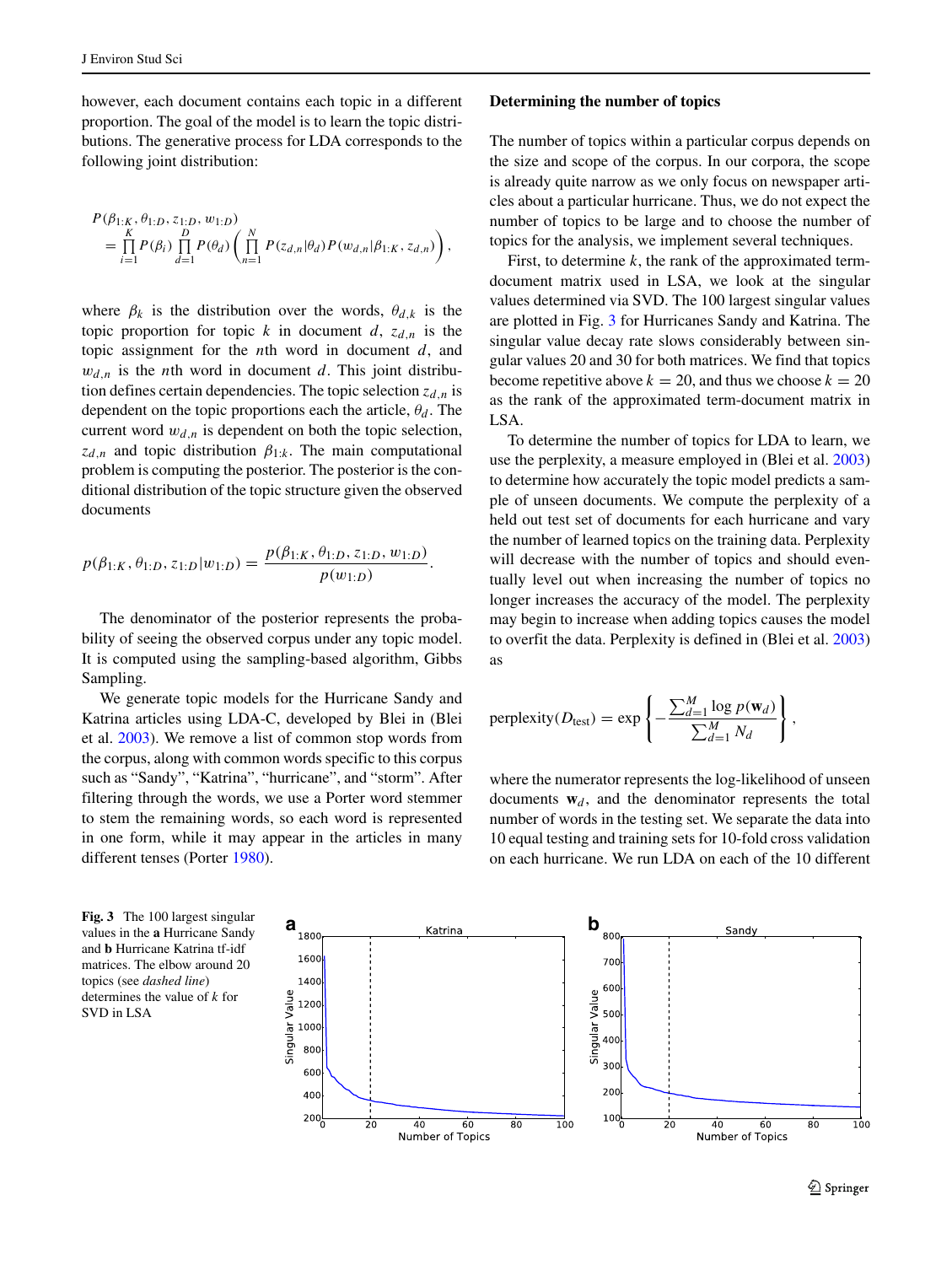training sets consisting of 90 % of the articles in each hurricane corpus. We then calculate the perplexity for a range of topic numbers on the testing sets, each consisting of 10 % of the articles. We average the perplexity at each topic number over the testing sets and plot the result in Fig. [4a](#page-5-1), b.

Figure [4](#page-5-1) indicates that the optimal number of topics in the Hurricane Sandy corpus is roughly 20 distinct topics, while the optimal number in the Hurricane Katrina corpus is between 280 and 300 distinct topics. Compared to the Sandy corpus, the Hurricane Katrina corpus contains three times as many articles and about double the number of unique words (17,898 vs. 9521). On average, an article in the Hurricane Sandy corpus contains 270 words, while an article in the Hurricane Katrina corpus contains 376 words. The difference in these statistics may account for the difference in optimal topic numbers in Fig. [4.](#page-5-1) To test this hypothesis, we take 100 random samples of size 1039 (the size of the Sandy corpus) from the Katrina corpus and calculate the average perplexity over these samples. For each of the 100 random samples, we use 10 testing and training sets for 10-fold cross validation, as was done in the previous calculations of perplexity. We calculate the average perplexity over the 10 testing sets for each topic number, and then average over the 100 samples for each topic number, showing the result in Fig. [4c](#page-5-1). We find that on average, the optimal number of topics for a smaller Katrina corpus is around 30.

Based on the above analysis, we opt to use a 20-topic model for Hurricane Sandy and a 30-topic model for Hurricane Katrina in our LDA analysis of the post-event media coverage.

# <span id="page-5-0"></span>**Results**

#### **Latent semantic analysis**

We compute a topic model for each corpus using LSA as described in the preceding methods section. We provide 40 words most related to the three queries of interest in Tables [1](#page-6-0) and [2.](#page-7-0) We list the 100 most related words to each

<span id="page-5-1"></span>**Fig. 4** Average perplexity (over 10 testing sets) vs. number of topics for the full **a** Sandy and **b** Katrina corpora. Perplexity measures how well the model can predict a sample of unseen documents. A lower perplexity indicates a better model. *Dashed lines* show the optimal number of topics. **c** The average perplexity over 100 random samples of 1039 (the size of the Sandy corpus) documents from the Katrina corpus. Each topic number is averaged first over 10 testing sets and then over 100 random samples from the full Katrina corpus. Topic numbers increase by 2. Error bars indicate the 95 % confidence intervals

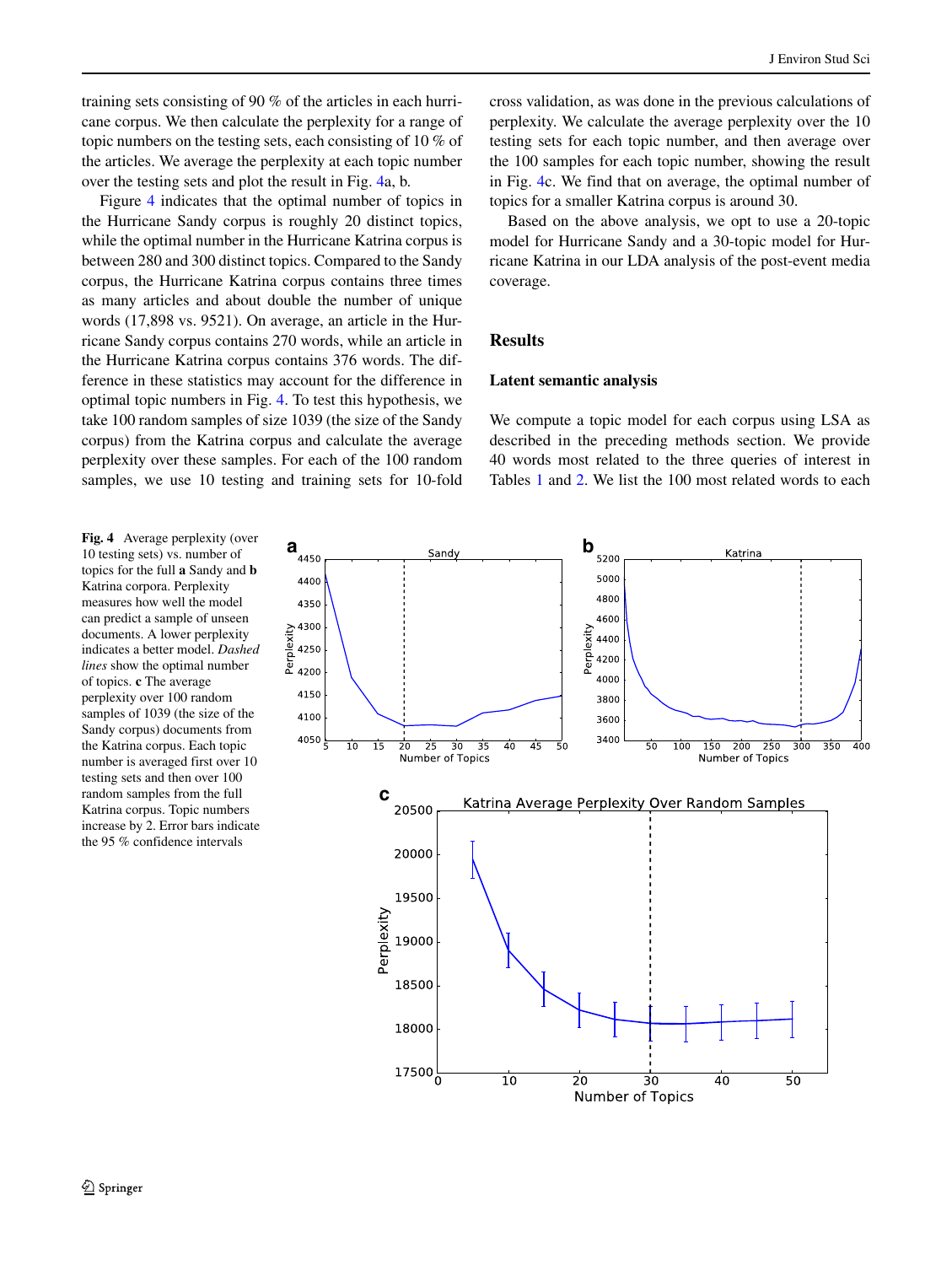<span id="page-6-0"></span>

| Table 1 Results of LSA for Hurricane Katrina for three different queries. Words are ordered based on their cosine similarity with the query vector |  |  |  |
|----------------------------------------------------------------------------------------------------------------------------------------------------|--|--|--|
|----------------------------------------------------------------------------------------------------------------------------------------------------|--|--|--|

| Hurricane Katrina |            |                 |            |                   |            |
|-------------------|------------|-----------------|------------|-------------------|------------|
| "climate"         | Similarity | "energy"        | Similarity | "climate, energy" | Similarity |
| climate           | 1.000      | energy          | 1.000      | energy            | 0.979      |
| larger            | 0.866      | prices          | 0.986      | prices            | 0.952      |
| destroy           | 0.861      | exchange        | 0.968      | deutsche          | 0.945      |
| formally          | 0.848      | consumers       | 0.966      | price             | 0.943      |
| theory            | 0.844      | weinberg        | 0.966      | underinvestment   | 0.943      |
| sound             | 0.837      | argus           | 0.964      | signaling         | 0.941      |
| gale              | 0.826      | reidy           | 0.962      | discounting       | 0.940      |
| reinforced        | 0.817      | splurge         | 0.960      | java              | 0.940      |
| journal           | 0.815      | hummer          | 0.960      | argus             | 0.939      |
| sensitive         | 0.814      | markets         | 0.959      | hummer            | 0.938      |
| unlikely          | 0.812      | downers         | 0.958      | oil               | 0.937      |
| belief            | 0.809      | highs           | 0.958      | consumers         | 0.937      |
| phenomenon        | 0.809      | underinvestment | 0.957      | shocks            | 0.934      |
| rail              | 0.800      | exporting       | 0.954      | weinberg          | 0.934      |
| studying          | 0.796      | price           | 0.954      | markets           | 0.934      |
| wealthy           | 0.795      | reserves        | 0.954      | profits           | 0.931      |
| brings            | 0.792      | signaling       | 0.953      | reserves          | 0.931      |
| barge             | 0.792      | dampening       | 0.950      | exchange          | 0.931      |
| ancient           | 0.791      | oil             | 0.950      | peaks             | 0.931      |
| masters           | 0.786      | java            | 0.949      | highs             | 0.929      |
| politicians       | 0.785      | cents           | 0.948      | splurge           | 0.927      |
| professor         | 0.783      | deutsche        | 0.948      | exporting         | 0.927      |
| recommendations   | 0.782      | gasoline        | 0.947      | gasoline          | 0.923      |
| thick             | 0.782      | traders         | 0.946      | dampening         | 0.923      |
| marked            | 0.780      | nariman         | 0.946      | pinch             | 0.922      |
| alter             | 0.779      | discounting     | 0.945      | oils              | 0.922      |
| sounds            | 0.776      | behravesh       | 0.944      | soaring           | 0.922      |
| hole              | 0.776      | retailers       | 0.943      | exported          | 0.920      |
| peril             | 0.775      | barrel          | 0.942      | reidy             | 0.919      |
| extremely         | 0.771      | heating         | 0.942      | output            | 0.919      |
| avoided           | 0.770      | oils            | 0.942      | exporter          | 0.917      |
| loose             | 0.770      | shocks          | 0.941      | easing            | 0.917      |
| multi             | 0.769      | idled           | 0.941      | putins            | 0.917      |
| appear            | 0.767      | jolted          | 0.941      | record            | 0.916      |
| devastating       | 0.766      | output          | 0.940      | tumbling          | 0.916      |
| draft             | 0.764      | peaks           | 0.937      | demand            | 0.915      |
| possibility       | 0.764      | profits         | 0.936      | downers           | 0.915      |
| roiled            | 0.759      | soared          | 0.936      | automaker         | 0.913      |
| retracted         | 0.758      | exported        | 0.936      | heating           | 0.913      |
| mismanagement     | 0.758      | premcor         | 0.935      | disruptions       | 0.913      |

query in the Supplementary Materials (see Tables 5 and 6). While it is not possible to objectively explain why each word ranks where it does in the following lists, we search for a common theme within the words to determine how climate and energy were discussed in the media following these hurricanes.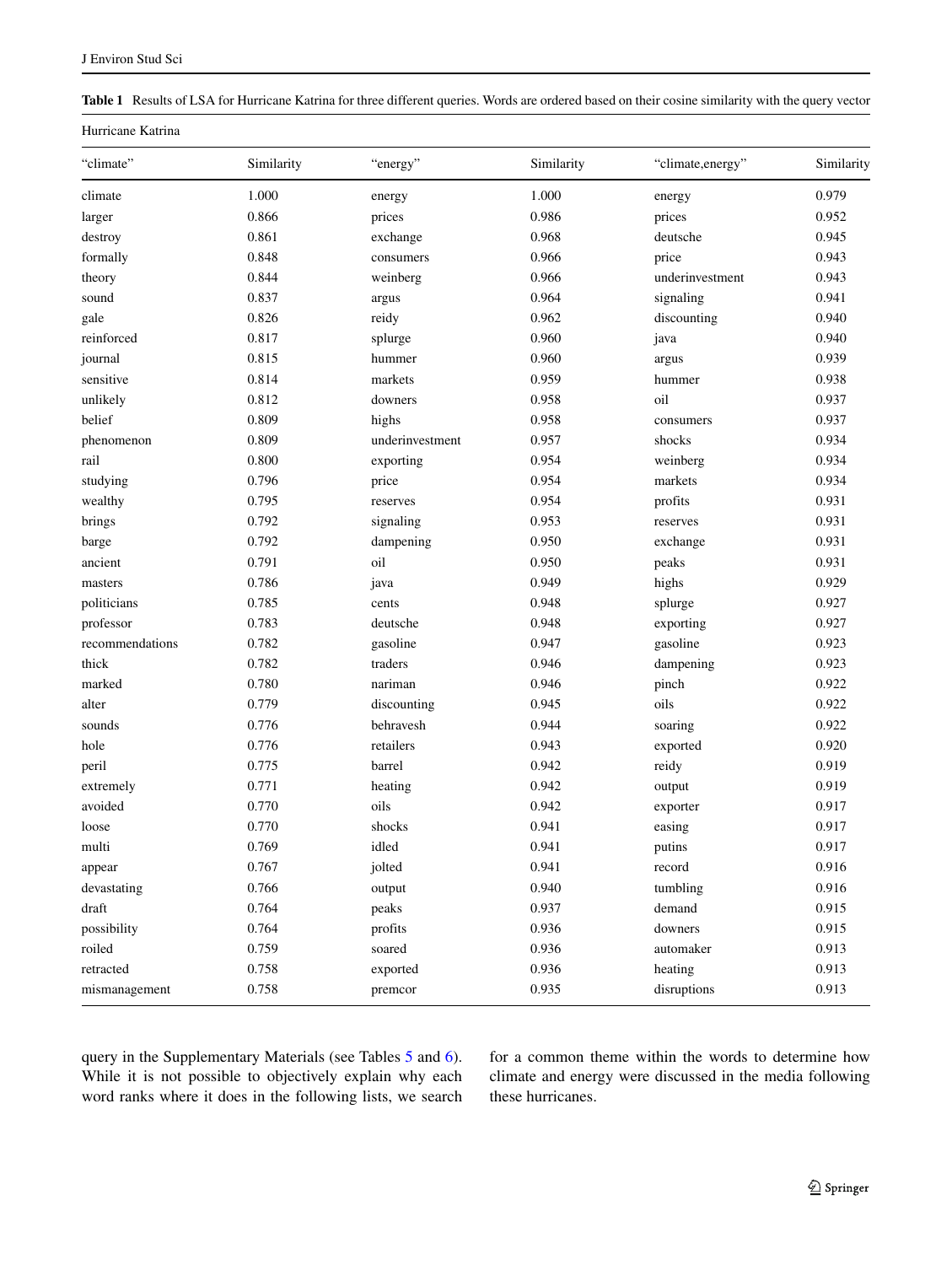<span id="page-7-0"></span>**Table 2** Results of LSA for Hurricane Sandy for three different queries. Words are ordered based on their cosine similarity with the query vector

| Hurricane Sandy |  |
|-----------------|--|

| "climate"    | Similarity | "energy"      | Similarity | "climate, energy" | Similarity |
|--------------|------------|---------------|------------|-------------------|------------|
| climate      | 1.000      | energy        | 1.000      | climate           | 0.979      |
| change       | 0.963      | technologies  | 0.949      | warmer            | 0.961      |
| reduce       | 0.957      | fuels         | 0.946      | georgetown        | 0.956      |
| warming      | 0.957      | fossil        | 0.943      | warming           | 0.955      |
| reducing     | 0.956      | hydroelectric | 0.936      | reduce            | 0.955      |
| pressures    | 0.952      | renewable     | 0.932      | energy            | 0.952      |
| georgetown   | 0.947      | rogue         | 0.932      | reducing          | 0.951      |
| lowering     | 0.943      | employing     | 0.921      | pressures         | 0.948      |
| talks        | 0.942      | warmer        | 0.920      | fossil            | 0.947      |
| devise       | 0.938      | supplying     | 0.918      | fuels             | 0.946      |
| expands      | 0.938      | firing        | 0.913      | change            | 0.946      |
| outweigh     | 0.937      | efficiency    | 0.911      | technologies      | 0.945      |
| warmer       | 0.937      | streamlined   | 0.911      | coal              | 0.943      |
| plants       | 0.934      | generating    | 0.908      | global            | 0.942      |
| drought      | 0.933      | altering      | 0.906      | hydroelectric     | 0.941      |
| manipulation | 0.929      | coal          | 0.906      | emissions         | 0.940      |
| emissions    | 0.929      | consumption   | 0.900      | firing            | 0.937      |
| global       | 0.929      | adapt         | 0.898      | outweigh          | 0.936      |
| imperative   | 0.927      | sparked       | 0.895      | generating        | 0.933      |
| arizona      | 0.924      | dimming       | 0.894      | carbon            | 0.930      |
| attribute    | 0.923      | georgetown    | 0.892      | arizona           | 0.930      |
| scientists   | 0.923      | carbon        | 0.889      | editorials        | 0.929      |
| planet       | 0.920      | masonry       | 0.888      | plants            | 0.927      |
| pollution    | 0.919      | global        | 0.886      | humanitys         | 0.926      |
| curbing      | 0.918      | erratic       | 0.885      | altering          | 0.926      |
| coal         | 0.917      | searchable    | 0.884      | manipulation      | 0.924      |
| editorials   | 0.915      | faster        | 0.882      | pollution         | 0.923      |
| targets      | 0.914      | emissions     | 0.881      | employing         | 0.923      |
| oceans       | 0.912      | skeptics      | 0.880      | drought           | 0.922      |
| vigil        | 0.912      | proportion    | 0.877      | extracted         | 0.921      |
| scenarios    | 0.911      | trillions     | 0.876      | foretaste         | 0.920      |
| extracted    | 0.911      | foretaste     | 0.876      | skeptics          | 0.919      |
| humanitys    | 0.911      | warming       | 0.875      | lowering          | 0.919      |
| distraction  | 0.910      | reduce        | 0.875      | dioxide           | 0.918      |
| pentagon     | 0.910      | editorials    | 0.875      | efficiency        | 0.918      |
| contiguous   | 0.909      | humanitys     | 0.875      | planet            | 0.917      |
| controlling  | 0.908      | eco           | 0.875      | curbing           | 0.917      |
| carbon       | 0.907      | ton           | 0.874      | consumption       | 0.915      |
| dioxide      | 0.906      | efficient     | 0.872      | expands           | 0.914      |
| extremes     | 0.905      | cities        | 0.872      | subtler           | 0.913      |
|              |            |               |            |                   |            |

# *Hurricane Katrina*

Within the Hurricane Katrina news media coverage, explicit reference to climate change was infrequent. The set of words most related to "climate" includes words such as "theory", "unlikely", "belief", and "possibility", indicating that linkages with climate change after Hurricane Katrina were tentative. The uncertain link between hurricanes and climate change is often present in political discussions, thus the appearance of the word "politician" in the "climate" list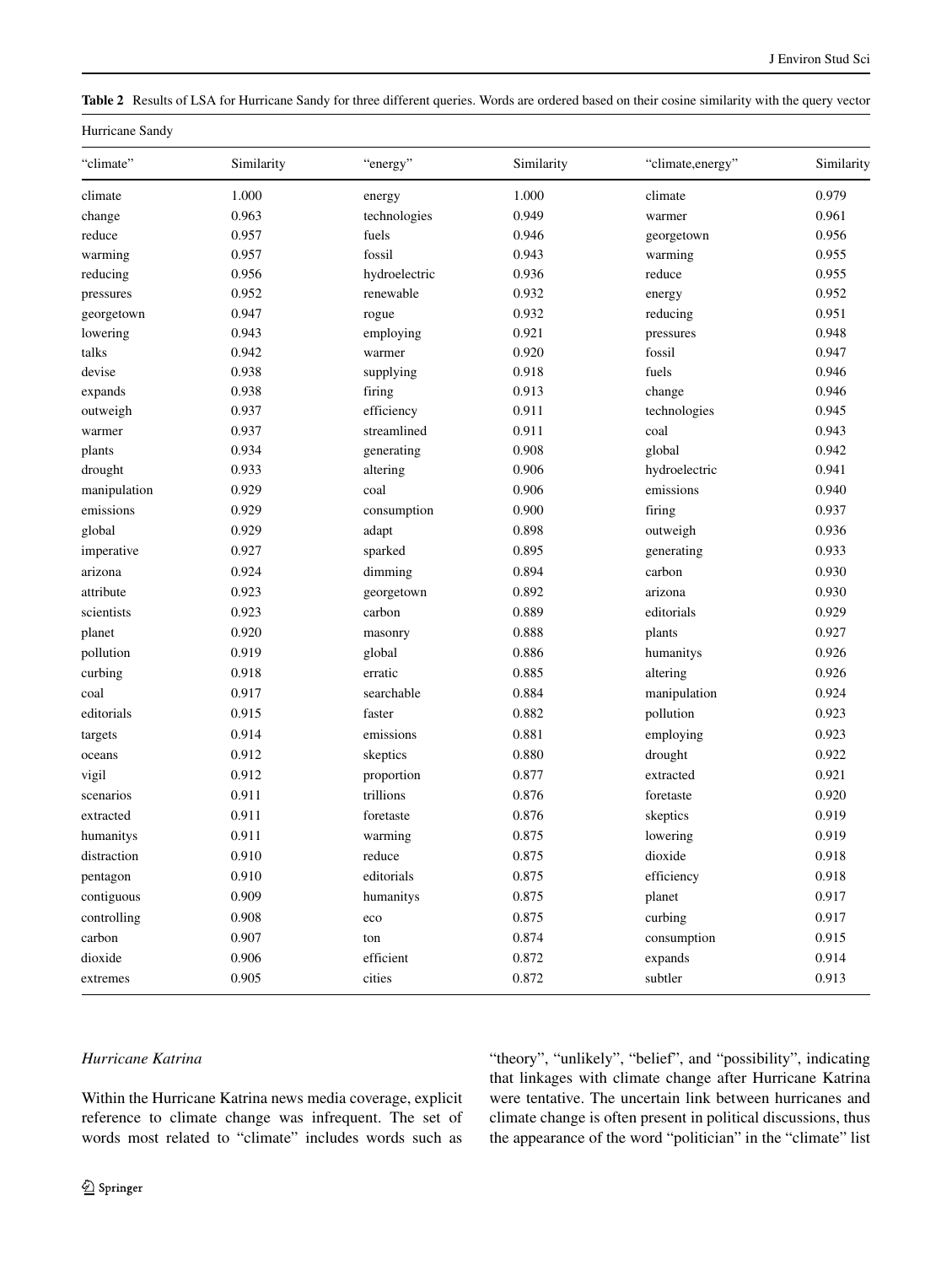is not surprising. A direct quote from the article most related to the "climate" query reads:

"When two hurricanes as powerful as Katrina and Rita pummel the Gulf Coast so close together, many Americans are understandably wondering if something in the air has changed. Scientists are wondering the same thing. The field's leading researchers say it is too early to reach unequivocal conclusions. But some of them see evidence that global warming may be increasing the share of hurricanes that reach the monster magnitude of Katrina, and Rita" (Brownstein [2005\)](#page-13-19).

Words such as "studying", "professor", and "masters" also indicate that reporting on climate change focused on research and academics. The "climate" list does not contain words relating to energy or energy systems and does not focus on the science or consequences of climate change.

Within the 40 words most related to the "energy" query, the majority pertain to energy prices and the stock market. Within the "climate" and "energy" lists, there is no overlap in the 40 most related words to these queries.

The "climate" and "energy" vectors are averaged to create the "climate, energy" query vector. The list of words most similar to this query is far more comparable to the "energy" list than the "climate" list. Of the 100 most related words to each query, there are 84 shared words between the "energy" and "climate, energy" lists. This list again focuses on energy prices and not at all on climate change or infrastructure vulnerability, indicating that discussions about climate change, energy, and power outages were independent of one another within media reporting following Hurricane Katrina.

## *Hurricane Sandy*

In the Hurricane Sandy corpus, we find the word "climate" is most related to words describing climate change and global warming. We also see words related to energy such as "emissions", "coal", "carbon", and "dioxide". Including the top 100 words most related to "climate", we see more energy related words including "fossil", "hydroelectric", "technologies", and "energy" itself. This list differs substantially from that of the Hurricane Katrina analysis.

The word "energy" in the Hurricane Sandy corpus is most related to words describing climate change, such as the contributions of fossil fuels and the potential of renewable ("hydroelectric", "renewable") energy resources. This list of words focuses largely on how energy consumption is contributing to climate change, and, unlike the Katrina corpus, considerably overlaps with the list of "climate" words.

Of the 100 words most related to "energy", 58 of them are also listed in the 100 words most related to "climate". Of the 20 documents most related to the word "energy", 15 of them are also listed in the 20 documents most related to "climate". Many of these articles discuss harmful emissions, renewable energy, and fossil fuels.

In the Hurricane Sandy corpus, the "climate, energy" query is again most related to the climate change and global warming-related terms. There are 87 shared terms in the "climate" and "climate, energy" lists and 66 shared terms in the "energy" and "climate, energy" related lists. This result illustrates that when climate change was discussed in the media following Hurricane Sandy, energy-related themes were often present.

## **Latent dirichlet allocation**

We generate LDA models for both the Sandy and Katrina corpora using 20 topics and 30 topics for Sandy and Katrina respectively (see Methods). The 20 most probable words in 10 selected topic distributions are given in Tables [3](#page-9-0) and [4.](#page-10-0) The full models are given in the Supplementary Materials (see Tables 7 and 8). In addition to creating a distribution of topics over words, LDA also creates a distribution of documents over topics. Each topic is present in each document with some nonzero probability. We counted the number of times each topic appeared as one of the top two ranked topics in an article and divided this number by the number of articles in the corpus. Figure [5](#page-11-1) summarizes the overall results of LDA for Katrina (a) and Sandy (b) by giving the proportion of articles that each topic appears in with high probability. We determined the topic names by manually analyzing the probability distribution of words in each topic. We go into more detail on the topics of importance in the following sections.

## *Hurricane Katrina*

In Table [3,](#page-9-0) we give 10 of the 30 topics in the LDA model for Hurricane Katrina. In the Hurricane Katrina model, we see topics relating to deaths, relief, insurance, flooding, and energy. We also see location-specific topics such as sporting events, Mardi Gras, and music. A major topic that is absent from this model is climate change. Similar to the results we saw for the Katrina LSA model, the energy topic (topic 8) in the Katrina LDA model contains words relating to energy prices, the market, and the economy. In addition to a missing climate change topic, there is no mention of the climate within topic 8 either, indicating that Hurricane Katrina did not only lack in climate change reporting but it also did not highlight the link between climate change and energy.

#### *Hurricane Sandy*

In the Hurricane Sandy LDA model, we see topics related to medics, insurance, fundraisers, government, damage, power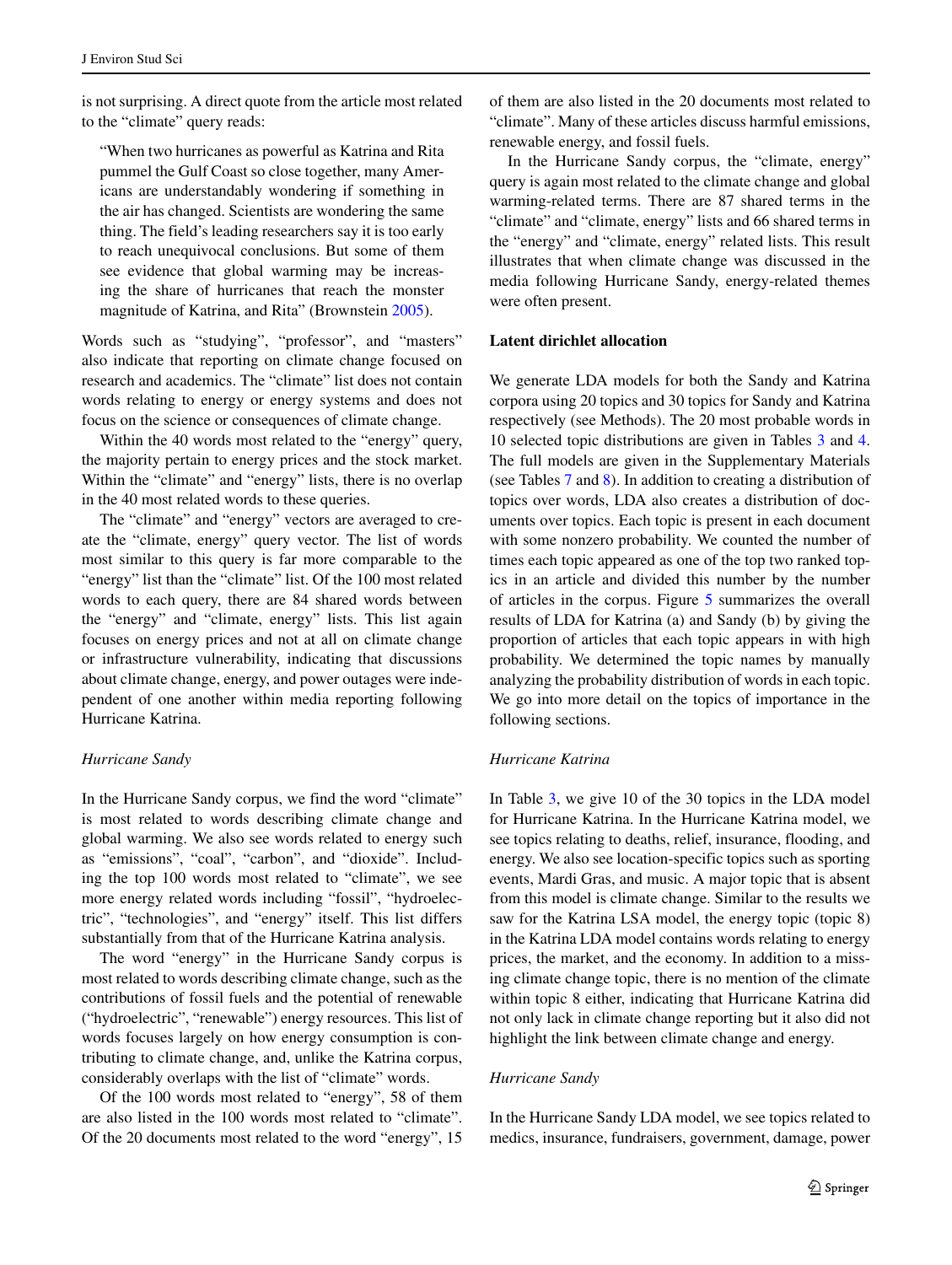<span id="page-9-0"></span>

|                   | Table 3 The 20 most probable words within 10 of the 30 topic<br>example flooded, flooding, and floods all become flood |               |                        |                |                |            |               | distributions given by LDA for Hurricane Katrina. The words are stemmed according to a Porter stemmer (Porter 1980), where for |              |
|-------------------|------------------------------------------------------------------------------------------------------------------------|---------------|------------------------|----------------|----------------|------------|---------------|--------------------------------------------------------------------------------------------------------------------------------|--------------|
| Hurricane Katrina |                                                                                                                        |               |                        |                |                |            |               |                                                                                                                                |              |
| 7: deaths         | 8: energy                                                                                                              | $12$ : relief | 13: family             | 14: mardi gras | 16: shows      | 19: travel | 21: insurance | 28: evacuation                                                                                                                 | 29: response |
| bodi              | price                                                                                                                  | red           | famili                 | gras           | music          | ship       | insur         | hous                                                                                                                           | fema         |
| death             | $\overline{d}$                                                                                                         | cross         | home                   | mardi          | jazz           | airlin     | flood         | evacue                                                                                                                         | respons      |
| offici            | percent                                                                                                                | donat         | children               | french         | band           | show       | damag         | fema                                                                                                                           | feder        |
| state             | energi                                                                                                                 | relief        | day                    | restaur        | musician       | news       | billion       | peopl                                                                                                                          | agenc        |
| home              | gas                                                                                                                    | organ         | live                   | parad          | $\overline{a}$ | time       | state         | offici                                                                                                                         | brown        |
| die               | gasolin                                                                                                                | volunt        | back                   | street         | cultur         | northrop   | compani       | home                                                                                                                           | disast       |
| victim            | rate                                                                                                                   | victim        | school                 | back           | museum         | network    | $\log$        | houston                                                                                                                        | govern       |
| peopl             | market                                                                                                                 | fund          | mother                 | peopl          | perform        | travel     | mississippi   | feder                                                                                                                          | emerg        |
| famili            | week                                                                                                                   | peopl         | friend                 | quarter        | play           | iir        | home          | agenc                                                                                                                          | secur        |
| parish            | product                                                                                                                | million       | peopl                  | time           | festiv         | nbc        | homeown       | hotel                                                                                                                          | offici       |
| ಜ                 | month                                                                                                                  | chariti       | Ē                      | home           | artist         | million    | pay           | trailer                                                                                                                        | homeland     |
| louisiana         | consum                                                                                                                 | disast        | 귾<br>C3l               | day            | song           | broadcast  | claim         | famili                                                                                                                         | hous         |
| identifi          | report                                                                                                                 | american      | hous                   | citi           | ${\rm work}$   | report     | cost          | state                                                                                                                          | depart       |
| morgu             | economi                                                                                                                | money         | $\frac{\text{stay}}{}$ | make           | show           | abc        | allstat       | shelter                                                                                                                        | report       |
| relat             | compani                                                                                                                | group         | time                   | club           | time           | cruis      | area          | emerg                                                                                                                          | manag        |
| coron             | increas                                                                                                                | rais          | dont                   | louisiana      | concert        | program    | properti      | live                                                                                                                           | chertoff     |
| ਚੋ                | gulf                                                                                                                   | effort        | work                   | $\cosh$        | includ         | film       | louisiana     | month                                                                                                                          | white        |
| dead              | fuel                                                                                                                   | food          | life                   | krew           | orchestra      | channel    | industri      | apart                                                                                                                          | bush         |
| found             | expect                                                                                                                 | $\sigma$      | son                    | hotel          | event          | televis    | feder         | govern                                                                                                                         | plan         |
| remain            | gallon                                                                                                                 | shelter       | left                   | celebr         | record         | navi       | polici        | assist                                                                                                                         | investig     |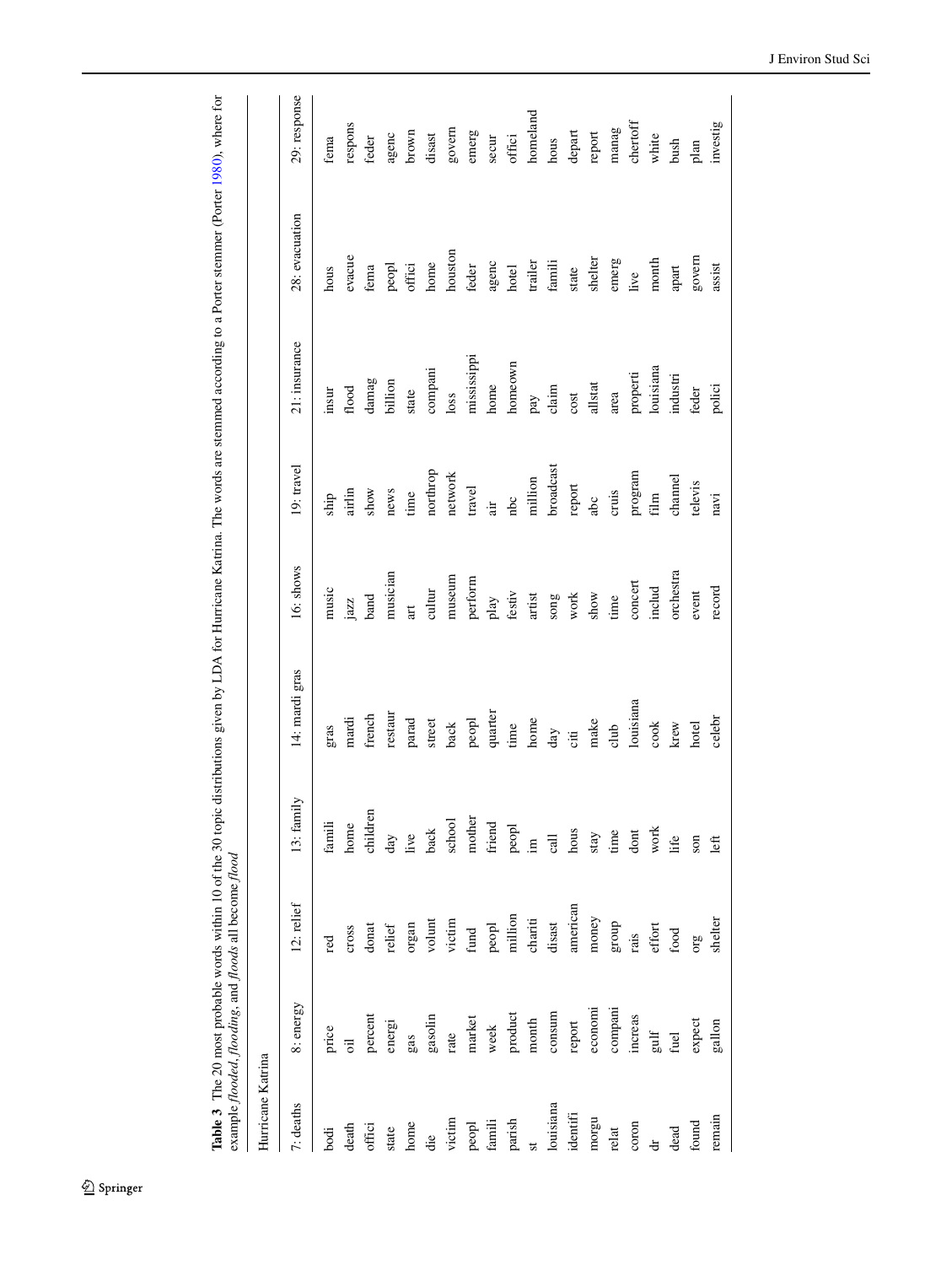<span id="page-10-0"></span>

|                 | Table 4 The 20 most probable words within 10 of the 20 topic |            |              | distributions given by LDA for Hurricane Sandy. The words are stemmed according to a Porter stemmer (Porter 1980) |            |              |              |            |                 |
|-----------------|--------------------------------------------------------------|------------|--------------|-------------------------------------------------------------------------------------------------------------------|------------|--------------|--------------|------------|-----------------|
| Hurricane Sandy |                                                              |            |              |                                                                                                                   |            |              |              |            |                 |
| $0:$ utility    | 1: election                                                  | 2: climate | 3: community | 7: transportation                                                                                                 | 8: medical | 9: insurance | 12: impact   | 13: media  | 15: fundraising |
| power           | obama                                                        | climat     | hous         | train                                                                                                             | hospit     | insur        | wind         | show       | concert         |
| util            | romney                                                       | flood      | home         | author                                                                                                            | home       | compani      | power        | $time$     | perform         |
| servic          | presid                                                       | chang      | water        | station                                                                                                           | patient    | percent      | day          | stewart    | ticket          |
| compani         | campaign                                                     | protect    | beach        | line                                                                                                              | health     | sale         | close        | peopl      | music           |
| author          | elect                                                        | build      | cat          | servic                                                                                                            | medic      | month        | weather      | make       | show            |
| electr          | state                                                        | rise       | live         | tunnel                                                                                                            | nurs       | market       | $\cos t$     | photo      | million         |
| island          | republican                                                   | sea        | flood        | jersey                                                                                                            | evacu      | busi         | expect       | live       | money           |
| $\cos \theta$   | vote                                                         | water      | peopl        | gas                                                                                                               | emerg      | increas      | servic       | twitter    | benefit         |
| state           | polit                                                        | risk       | point        | transport                                                                                                         | center     | million      | travel       | cal        | hall            |
| system          | governor                                                     | level      | fire         | power                                                                                                             | ŧ          | loss         | area         | work       | rais            |
| grid            | voter                                                        | energi     | street       | damag                                                                                                             | peopl      | industri     | offici       | news       | song            |
| long            | day                                                          | natur      | rockaway     | subway                                                                                                            | citi       | home         | peopl        | stori      | peopl           |
| verizon         | $_{\text{pol}}$                                              | power      | back         | street                                                                                                            | offici     | report       | state        | includ     | night           |
| nation          | democrat                                                     | weather    | day          | manhattan                                                                                                         | resid      | expect       | damag        | inform     | work            |
| ${\rm work}$    | peopl                                                        | develop    | insur        | offici                                                                                                            | island     | billion      | flood        | magazin    | relief          |
| $_{\rm phone}$  | debat                                                        | make       | damag        | transit                                                                                                           | day        | rate         | nation       | photograph | refund          |
| commiss         | candid                                                       | cost       | resid        | long                                                                                                              | care       | week         | massachusett | design     | springsteen     |
| network         | presidenti                                                   | state      | work         | system                                                                                                            | bird       | retail       | center       | post       | jersey          |
| $\cos$          | time                                                         | plan       | famili       | day                                                                                                               | mayor      | consum       | report       | print      | sale            |
| edison          | nation                                                       | surg       | neighborhood | island                                                                                                            | mold       | claim        | hour         | page       | band            |
|                 |                                                              |            |              |                                                                                                                   |            |              |              |            |                 |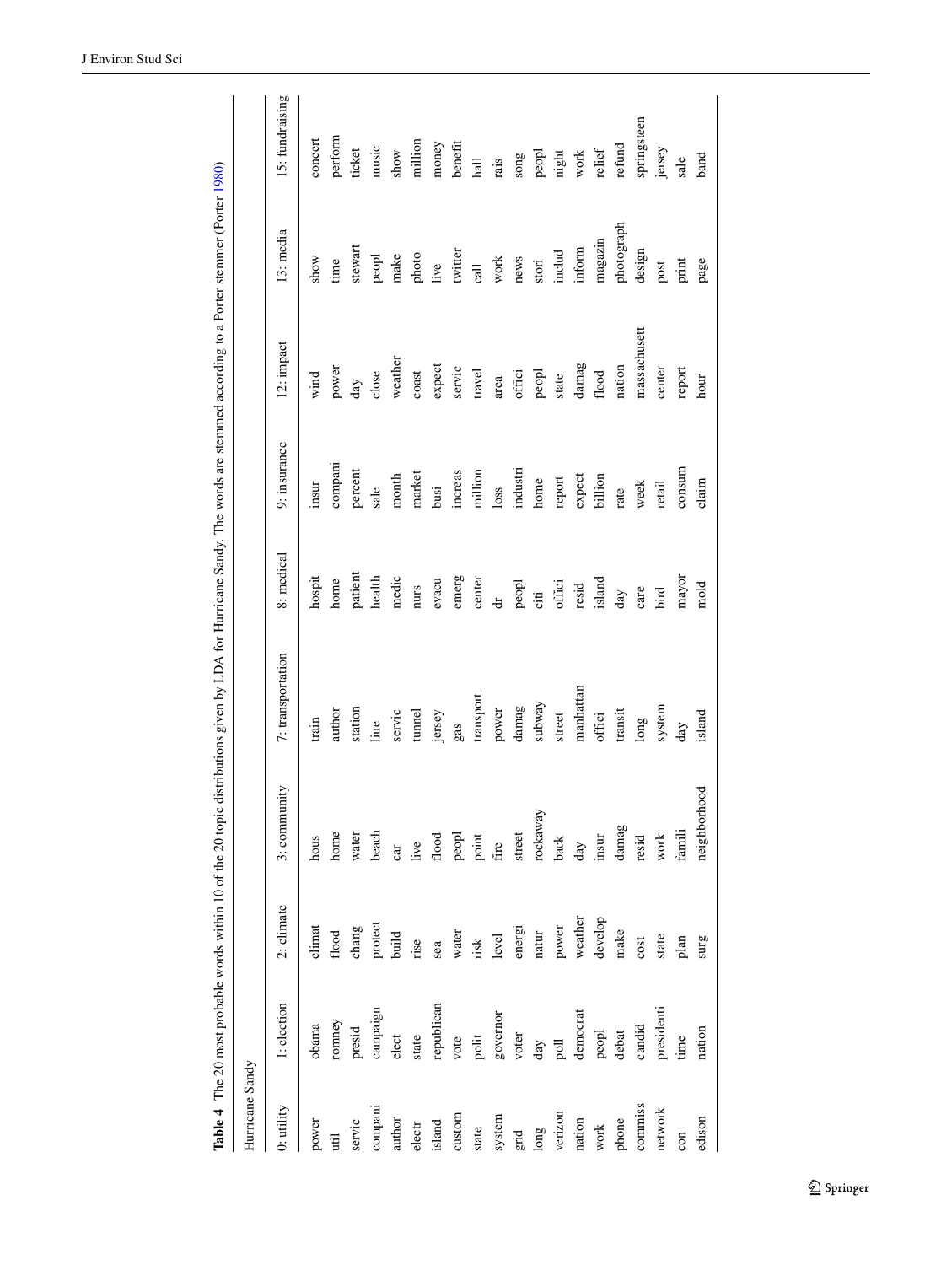<span id="page-11-1"></span>

**Fig. 5** The proportion of articles ranking each topic as the first or second most probable topic, i.e., the proportion of articles that each topic appears in with high probability in the **a** Hurricane Katrina and **b** Hurricane Sandy corpora. The topics order is by decreasing proportions

outages, and climate change. Unlike the Katrina model, we find that topic 2 clearly represents climate change. Words such as "flood", "weather", and "natural" indicate that the reporting on climate change within articles about Hurricane Sandy discussed how climate change is contributing to weather extremes and natural disasters. There was also considerable reporting on the rising sea levels, which are expected to contribute to the intensity of hurricanes and tropical storms (Michener et al. [1997\)](#page-14-14).

Dispersed throughout the weather-related words in topic 2, we see the words "energy", "power", and "develop", indicating that power outages and energy system development were often discussed within articles that mentioned climate change, highlighting a link between climate change and the energy disruption caused by Hurricane Sandy. Extending the number of words in topic 2, we find more energy related words including "infrastructure" (23), "carbon" (28), "resilience" (35), and "emissions" (37). A list of the 100 most probable words in topic 2 is given in the Supplementary Information. While "carbon" and "emissions" are clearly linked to climate change, words like "infrastructure" and "resilience" indicate a link between climate change discussion and energy system vulnerability.

Topic 0 also contains words pertaining to energy systems. This topic, however, does not contain any words pertaining to climate change. Topic 0 is about electricity ("company", "electricity", "system"), power outages ("power","utility", "service"), and communication ("verizon", "phone", "network"). One benefit of LDA is that the model not only creates distributions of words over topics but also creates distributions of topics over documents. Of the 162 articles that are made up of more than 1 % topic 2, 24 of them also contain topic 0, demonstrating that these two topics were sporadically reported on in the same article. For example, an article in *The New York Times* entitled "Experts Advise Cuomo on Disaster Measures" discusses how New York City can better prepare for drastic outages caused by extreme weather and directly quotes Governor Cuomo's concerns about climate change:

" 'Climate change is dramatically increasing the frequency and the severity of these situations,' Mr. Cuomo said. 'And as time goes on, we're more and more realizing that these crises are more frequent and worse than anyone had predicted.' " (Kaplan [2013\)](#page-13-20)

Although the models for each hurricane generate some similar topics, there are some topics in one model that do not appear in the other. Both models give topics on politics, community, government aid, fundraisers, insurance, family, travel, medics, flooding, damage, evacuations, and energy. The Hurricane Katrina model also gives topics relating to sporting events, Mardi Gras, music, military, and the death toll, while the Sandy model gives topics relating to museums, beaches, weather, broadway, and climate change. Many of the topics only appearing in one of the models appear there due to the hurricane's location. The climate change topic, however, appears only in the Hurricane Sandy corpus and its absence in the Hurricane Katrina corpus cannot be simply be a consequence of the different locations of the hurricanes.

# <span id="page-11-0"></span>**Discussion**

Through this analysis using topic models, we discover that climate change and energy were often discussed together within coverage of Hurricane Sandy, whereas the climate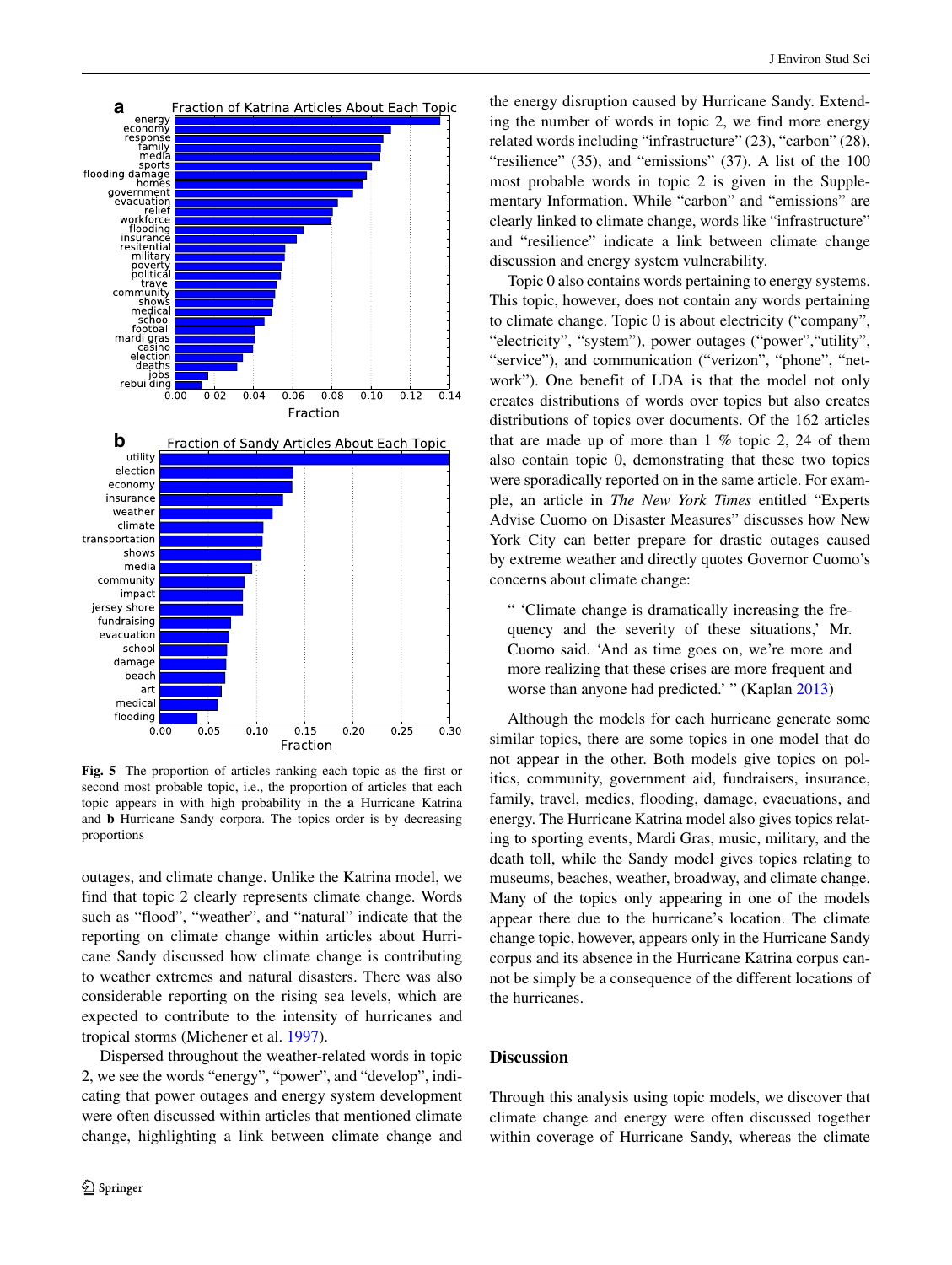change topic is largely absent in post Hurricane Katrina reporting. This difference can be attributed in part to changing public perceptions about climate change over time. As early as 2001, the scientific consensus that climate change is occurring and resulting from human activity was legitimized by the IPCC assessment reports (Griggs and Noguer [2002\)](#page-13-21). A 2003 national study on climate change risk perceptions, however, revealed that while most Americans demonstrate awareness of climate change, 68 % considered it only a moderate risk issue more likely to impact areas far from the USA (Leiserowitz [2005\)](#page-13-22). In Fall 2008 (years after Hurricane Katrina), 51 % of Americans were either alarmed or concerned about global warming (Maibach et al. [2011\)](#page-13-23), and in March 2012 (months before Hurricane Sandy), this number decreased to 39 % (Leiserowitz et al. [2012b\)](#page-13-24). In April 2013, 38 % of Americans believed that people around the world are currently affected or harmed by the consequences of climate change (Leiserowitz et al. [2013\)](#page-13-25). Those in the "alarmed" and "concerned" categories are also far more likely to report that they experienced a natural disaster within the last year (Leiserowitz et al. [2012b\)](#page-13-24), implying a potential relationship between personal experience of consequences and the perception of climate change risks (Myers et al. [2013\)](#page-14-1). Participants in the Yale School of Forestry & Environmental Studies "Americans and Climate Change" conference in 2005 determined that since science is the main source of climate change information, there is room for misinterpretation and disconnects in society's understanding of the issue (Abbasi [2006\)](#page-13-26).

The 2004 and 2005 Atlantic hurricane seasons were among the costliest in United States history (Beven et al. [2008\)](#page-13-27). In 2004, scientists began to propose that the intensity of the latest hurricane season may be linked to global warming. However, the state of climate science at the time could not support such a hypothesis, and linkages between global warming and the impacts of hurricanes were deemed premature (Pielke et al. [2005\)](#page-14-15). Media coverage of climate change often presents the scientific consensus and has influenced public opinion and risk perceptions on climate change (Antilla [2008\)](#page-13-28). Complexity and uncertainty within the scientific community regarding the link between climate change and hurricanes may be why climate change does not appear as a prominent topic in the 2005 news media analysis of Hurricane Katrina.

Conversely, media reporting following Hurricane Sandy did connect explicitly with climate change. By the time Hurricane Sandy occurred in 2012, climate science research had progressed and begun exploring the link between hurricanes and global warming (Mann and Emanuel [2006;](#page-14-0) Field [2012;](#page-13-1) Huber [2011\)](#page-13-2). The Yale Project on Climate Change and Communications poll in March 2012 showed that a large majority of Americans believed at that time that certain weather extremes and natural disasters are caused by global warming (Leiserowitz et al. [2012a\)](#page-13-29). This evolution of climate change research and public awareness is reflected in the different coverage of climate change after Hurricane Sandy.

Also unique to Hurricane Sandy coverage was the presence of climate and energy topics together. While Hurricane Katrina reporting focused on the increase in energy prices following the storm, this increase in price was not explicitly linked to the consequences of climate change within media reporting. Hurricane Katrina caused massive disruptions in oil and gas production in the Gulf of Mexico, which caused large spikes in the cost of oil and natural gas. During Katrina, 2.6 million customers lost power in Louisiana, Mississippi, Alabama, Florida, and Georgia (Energy UD [2005\)](#page-13-30). The destruction caused by Katrina (followed shortly after by Hurricane Rita) encouraged drilling companies to upgrade their infrastructure to better withstand the forceful waves and wind from a large hurricane (Heidrick [2013\)](#page-13-31). During Hurricane Sandy, 8.66 million customers lost power from North Carolina to Maine, and it took 10 days for the utilities to restore power to 95 % of these affected customers. Reporting on these outages is reflected in the LDA climate change topic. Flooding and power outages at refineries, pipelines, and petroleum terminals in the New York Harbor area lead to gasoline shortages and prices increases (Energy UD [2013\)](#page-13-32). These impacts illustrated some of the consequences of climate change and an increase in severity of natural disasters. Hurricane Sandy news reporting not only highlighted the consequences of climate change but also the relationship between climate change, energy, and energy system vulnerability.

## <span id="page-12-0"></span>**Conclusion**

Given that the media both shapes and reflects public discourse, this analysis characterizing stark differences in media coverage between Hurricane Katrina and Hurricane Sandy demonstrates a shift in public discourse on climate change and energy systems. Although energy systems were disrupted in both storms, the connections between energy and climate change were made much more explicitly in the post-Hurricane Sandy news coverage as compared to the post-Hurricane Katrina coverage. This shift is likely to represent multiple changes including: (1) increased public awareness and concern about climate change, (2) improved scientific understanding of the link between hurricane intensity and climate change, and (3) greater understanding of the energy system risks associated with climate change. The ways that climate and energy are connected in the media coverage also reflects a larger shift toward increasing attention toward climate change adaptation in addition to climate mitigation (Hess [2013\)](#page-13-33).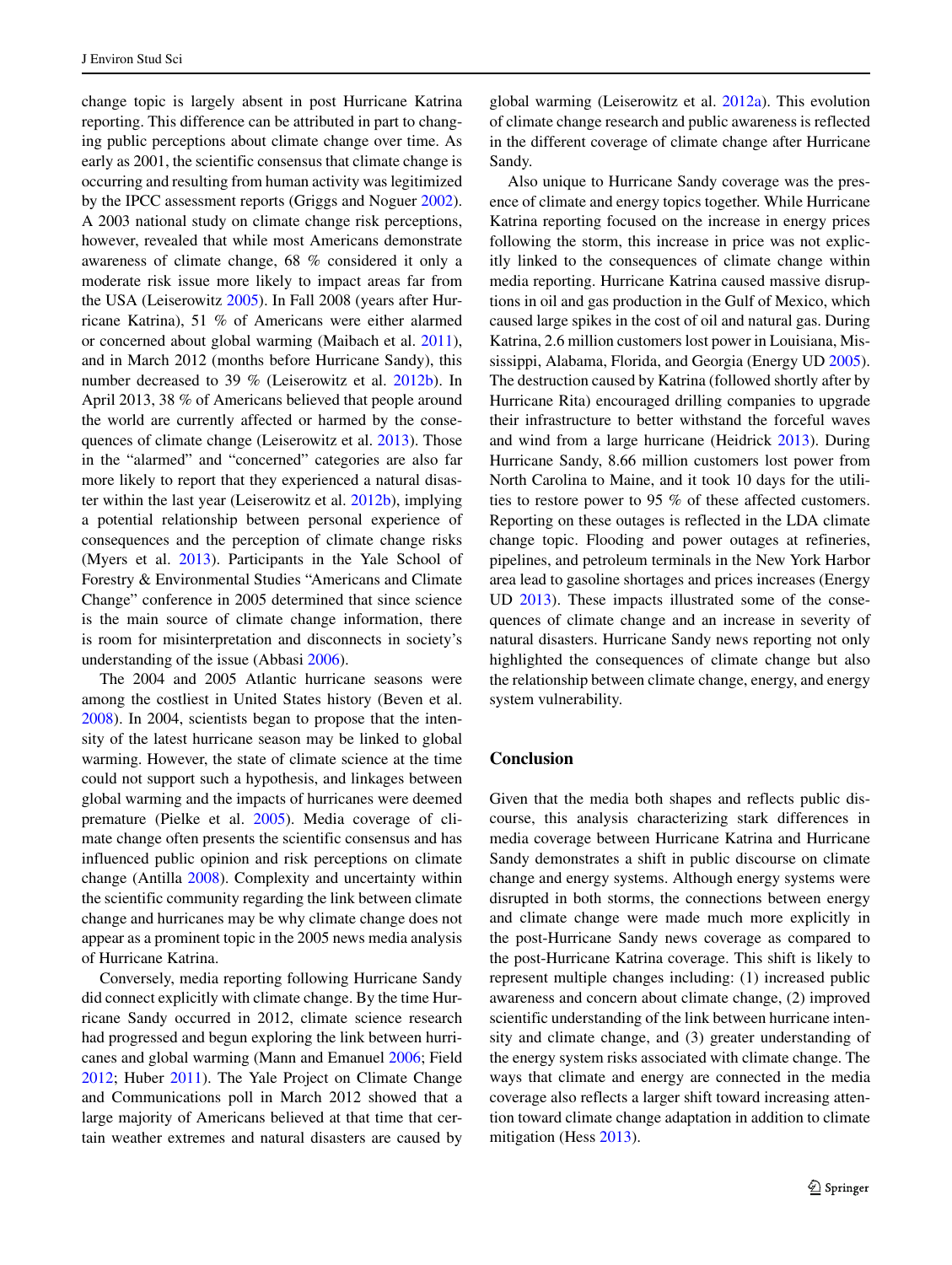Our investigation presents a mathematical approach to assessing public discourse of climate and energy, one that could be applied to assessing news media of other key areas in environmental studies. This analysis focuses on Hurricanes Katrina and Sandy due to their disruption and societal impact as focusing events. Future research could expand to investigate how energy and climate are presented in other climate- and energy-related media coverage over time.

**Acknowledgments** We gratefully acknowledge the support of this work from the National Science Foundation under project DGE-1144388, RAPID grant NSF-SES-1316442 and grant DMS-0940271 to the Mathematics & Climate Research Network. PSD was supported by NSF CAREER Grant No. 0846668. Our work was crucially supported by the computational resources provided by the Vermont Advanced Computing Core and the Vermont Complex Systems Center. We also acknowledge collaborators Tarla Rai Peterson, Elizabeth Wilson, Lauren Zeimer, and Andrea Feldpausch-Parker who contributed to initial post-Sandy the media analysis.

**Open Access** This article is distributed under the terms of the Creative Commons Attribution 4.0 International License [\(http://](http://creativecommons.org/licenses/by/4.0/) [creativecommons.org/licenses/by/4.0/\)](http://creativecommons.org/licenses/by/4.0/), which permits unrestricted use, distribution, and reproduction in any medium, provided you give appropriate credit to the original author(s) and the source, provide a link to the Creative Commons license, and indicate if changes were made.

## **References**

- <span id="page-13-26"></span>Abbasi DR (2006) Americans and climate change: closing the Gap between Science and Action. Yale school of forestry & environmental studies publication series
- <span id="page-13-9"></span>Antilla L (2005) Climate of scepticism: Us newspaper coverage of the science of climate change. Glob Environ Chang 15(4):338– 352
- <span id="page-13-28"></span>Antilla L (2008) Self-censorship and science: a geographical review of media coverage of climate tipping points. Public Understanding of Science
- <span id="page-13-16"></span>Baeza-Yates R, Ribeiro-Neto B et al (1999) Modern information retrieval, vol 463. ACM press, New York
- <span id="page-13-10"></span>Barkemeyer R, Dessai S, Monge-Sanz B, Renzi BG, Napolitano G (2015) Linguistic analysis of IPCC summaries for policymakers and associated coverage. Nature Climate Change. doi[:10.1038/nclimate2824](http://dx.doi.org/10.1038/nclimate2824)
- <span id="page-13-4"></span>Bell A (1994) Media (mis) communication on the science of climate change. Public Underst Sci 3(3):259–275
- <span id="page-13-15"></span>Berry MW, Browne M (2005) Understanding search engines: mathematical modeling and text retrieval, vol 17. Siam
- <span id="page-13-27"></span>Beven JL, Avila LA, Blake ES, Brown DP, Franklin JL, Knabb RD, Pasch RJ, Rhome JR, Stewart SR (2008) Atlantic hurricane season of 2005. Mon Weather Rev 136(3):1109–1173
- <span id="page-13-12"></span>Blake ES, Kimberlian TB, Berg RJ, Cangialosi JP, Beven JL (2013) Tropical cyclone report, hurricane sandy. National Hurricane Center
- <span id="page-13-18"></span>Blei DM (2012) Probabilistic topic models. Commun ACM 55(4):77– 84
- <span id="page-13-17"></span>Blei DM, Ng AY, Jordan MI (2003) Latent dirichlet allocation. J Mach Learn Res 3:993–1022
- <span id="page-13-19"></span>Brownstein R (2005) Hard choices blow in the winds of katrina, and now rita. The Los Angeles Times, [http://search.proquest.com/](http://search.proquest.com/docview/422011345?accountid=14679) [docview/422011345?accountid=14679](http://search.proquest.com/docview/422011345?accountid=14679)
- <span id="page-13-5"></span>Cody EM, Reagan AJ, Mitchell L, Dodds PS, Danforth CM (2015) Climate change sentiment on twitter: an unsolicited public opinion poll. PLoS ONE 10(8)
- <span id="page-13-8"></span>Corbett JB, Durfee JL (2004) Testing public (un) certainty of science media representations of global warming. Sci Commun 26(2):129–151
- <span id="page-13-14"></span>Deerwester SC, Dumais ST, Landauer TK, Furnas GW, Harshman RA (1990) Indexing by latent semantic analysis. JASIS 41(6):391–407
- <span id="page-13-30"></span>Energy UD (2005) Hurricane Katrina situation report #11. Office of Electricity Delivery and Energy Reliability (OE)
- <span id="page-13-32"></span>Energy UD (2013) Comparing the impacts of northeast hurricanes on energy infrastructure. Office of Electricity Delivery and Energy Reliability (OE)
- <span id="page-13-1"></span>Field CB (2012) Managing the risks of extreme events and disasters to advance climate change adaptation: special report of the intergovernmental panel on climate change
- <span id="page-13-7"></span>Gamson WA, Modigliani A (1989) Media discourse and public opinion on nuclear power: a constructionist approach. Am J Sociol:1–37
- <span id="page-13-6"></span>Graber DA (2009) Mass media and American politics. SAGE
- <span id="page-13-21"></span>Griggs DJ, Noguer M (2002) Climate change 2001: the scientific basis. contribution of working group i to the third assessment report of the intergovernmental panel on climate change. Weather 57(8):267–269
- <span id="page-13-31"></span>Heidrick R (2013) Hurricane season could bring higher energy prices. Texas Enterprise
- <span id="page-13-13"></span>Henry DK, Cooke-Hull S, Savukinas J, Yu F, Elo N, Vac Arnum B (2013) Economic impact of Hurriane Sandy: potential economic activity lost and gained in New Jersey and New York. Tech. rep., U.S. Department of Commerce
- <span id="page-13-33"></span>Hess DJ (2013) Transitions in energy systems: the mitigation– adaptation relationship. Sci Cult 22(2):197–203
- <span id="page-13-3"></span>Howe PD, Boudet H, Leiserowitz A, Maibach EW (2014) Mapping the shadow of experience of extreme weather events. Clim Chang 127(2):381–389
- <span id="page-13-2"></span>Huber DG (2011) Gulledge J, Extreme weather and climate change: understanding the link, managing the risk. Pew Center on Global Climate Change Arlington
- <span id="page-13-0"></span>IPCC (2014) Climate change 2014 mitigation of climate change, intergovernmental panel on climate change, [https://www.ipcc.ch/](https://www.ipcc.ch/report/ar5/wg3/) [report/ar5/wg3/](https://www.ipcc.ch/report/ar5/wg3/)
- <span id="page-13-20"></span>Kaplan T (2013) Experts advise Cuomo on disaster measures. The New York Times
- <span id="page-13-11"></span>Knabb R, Rhome J, Brown D (2006) Tropical cyclone report?hurricane katrina. National hurricane center, Miami
- <span id="page-13-29"></span>Leiserowitz A, Maibach E, Roser-Renouf C, Hmielowski J (2012a) Extreme weather, climate & preparedness in the american mind. Yale University and George Mason University New Haven, CT)(Report)
- <span id="page-13-24"></span>Leiserowitz A, Maibach E, Roser-Renouf C, Smith N (2012b) Global warmings six americas, march 2012 and november 2011. Yale University and George Mason University
- <span id="page-13-25"></span>Leiserowitz A, Maibach E, Roser-Renouf C, Feinberg G, Howe P (2013) Climate change in the american mind: Americans' global warming beliefs and attitudes in April. Yale University and George Mason University New Haven, CT: Yale Project on Climate Change Communication
- <span id="page-13-22"></span>Leiserowitz AA (2005) American risk perceptions: is climate change dangerous? Risk Anal 25(6):1433–1442
- <span id="page-13-23"></span>Maibach EW, Leiserowitz A, Roser-Renouf C, Mertz C (2011) Identifying like-minded audiences for global warming public engagement campaigns: an audience segmentation analysis and tool development. PloS one e17(3):571